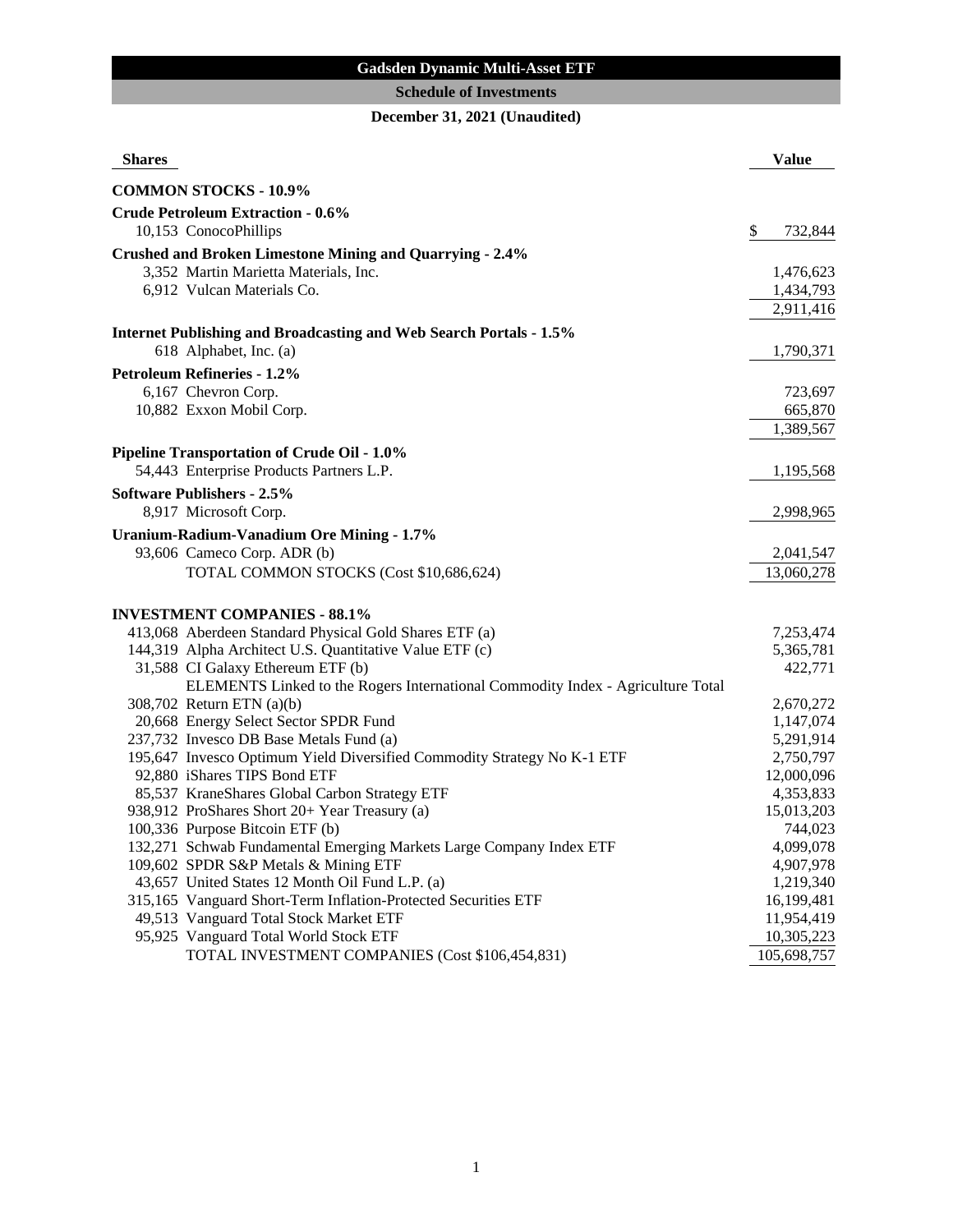## **Gadsden Dynamic Multi-Asset ETF**

## **Schedule of Investments (Continued)**

## **December 31, 2021 (Unaudited)**

| <b>Shares</b>                                                             | <b>Value</b>  |
|---------------------------------------------------------------------------|---------------|
| <b>MONEY MARKET FUNDS - 2.1%</b>                                          |               |
| 2,525,081 First American Government Obligations Fund - Class X, 0.03% (d) | 2,525,081     |
| TOTAL MONEY MARKET FUNDS (Cost \$2,525,081)                               | 2,525,081     |
| TOTAL INVESTMENTS (Cost \$119,666,536) - 101.1%                           | 121,284,116   |
| Other Liabilities in Excess of Assets - (1.1%)                            | (1,365,642)   |
| TOTAL NET ASSETS - 100.0%                                                 | \$119,918,474 |
| Percentages are stated as a percent of net assets.                        |               |
| ADR - American Depository Receipt                                         |               |

PLC - Public Limited Company

(a) Non-Income producing security.

(b) Foreign Issued Security.

(c) Affiliated Fund.

(d) Rate shown is the 7-day effective yield.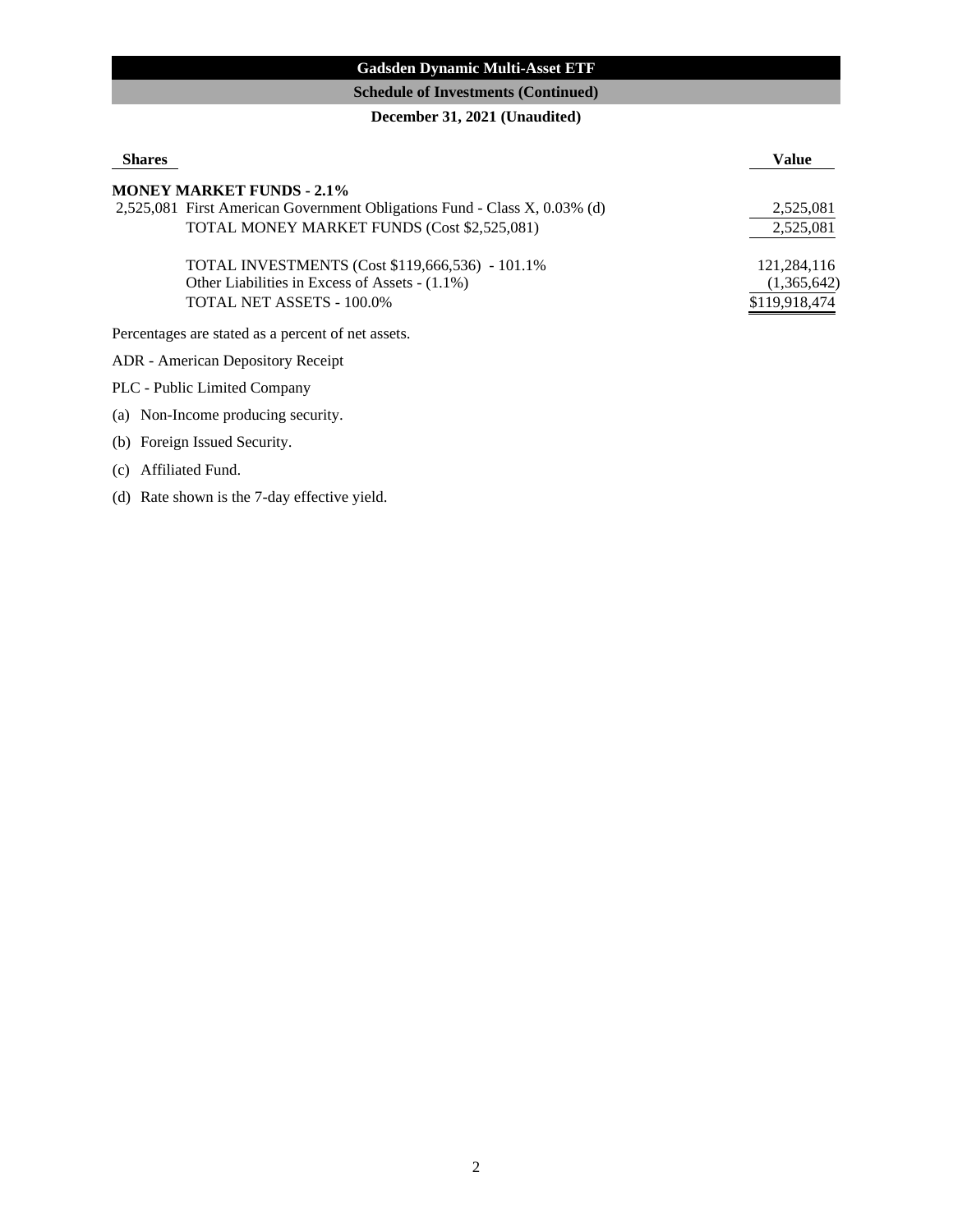#### **GADSDEN DYNAMIC MULTI-ASSET ETF**

#### **SIGNIFICANT ACCOUNTING POLICIES**

*Security Valuation*. Equity securities that are traded on a national securities exchange, except those listed on the NASDAQ Global Market® ("NASDAQ") are valued at the last reported sale price on the exchange on which the security is principally traded. Securities traded on NASDAQ will be valued at the NASDAQ Official Closing Price ("NOCP"). If on a particular day an exchange-traded or NASDAQ security does not trade, then the most recent quoted bid for exchange-traded or the mean between the most recent quoted bid and ask price for NASDAQ securities will be used. Equity securities that are not traded on a listed exchange are generally valued at the last sale price in the overthe-counter market. If a non-exchange traded security does not trade on a particular day, then the mean between the last quoted closing bid and asked price will be used. Prices denominated in foreign currencies are converted to U.S. dollar equivalents at the current exchange rate, which approximates fair value. Redeemable securities issued by openend investment companies are valued at the investment company's applicable net asset value, with the exception of exchange-traded open-end investment companies which are priced as equity securities.

Securities for which quotations are not readily available are valued by a committee established by the Trust's Board of Trustees (the "Board") in accordance with procedures established by the Board. This "fair valuation" process is designed to value the subject security at the price the Trust would reasonably expect to receive upon its current sale. When a security is "fair valued," consideration is given to the facts and circumstances relevant to the particular situation, including a review of various factors set forth in the pricing procedures adopted by the Board. The use of "fair value" pricing by a Fund may cause the net asset value of its shares to differ significantly from the net asset value that would be calculated without regard to such considerations. As of December 31, 2021, the Fund did not hold "fair valued" securities.

As described above, the Fund may use various methods to measure the fair value of their investments on a recurring basis. GAAP establishes a hierarchy that prioritizes inputs to valuation methods. The three levels of inputs are:

Level 1 - Unadjusted quoted prices in active markets for identical assets or liabilities that the Fund has the ability to access.

Level 2 - Observable inputs other than quoted prices included in Level 1 that are observable for the asset or liability, either directly or indirectly. These inputs may include quoted prices for the identical instrument on an inactive market, prices for similar instruments, interest rates, prepayment speeds, credit risk, yield curves, default rates and similar data.

Level 3 - Unobservable inputs for the asset or liability, to the extent relevant observable inputs are not available; representing the Funds' own assumptions about the assumptions a market participant would use in valuing the asset or liability, would be based on the best information available.

The availability of observable inputs can vary from security to security and is affected by a wide variety of factors, including, for example, the type of security, whether the security is new and not yet established in the marketplace, the liquidity of markets, and other characteristics particular to the security. To the extent that valuation is based on models or inputs that are less observable or unobservable in the market, the determination of fair value requires more judgment. Accordingly, the degree of judgment exercised in determining fair value is greatest for instruments categorized in Level 3.

The inputs used to measure fair value may fall into different levels of the fair value hierarchy. In such cases, for disclosure purposes, the level in the fair value hierarchy within which the fair value measurement falls in its entirety, is determined based on the lowest level input that is significant to the fair value measurement in its entirety.

The following is a summary of the fair value classification of the Fund's investments as of December 31, 2021:

| <b>DESCRIPTION</b>                     | LEVEL 1           |                | LEVEL 2 LEVEL 3          | <b>TOTAL</b>      |
|----------------------------------------|-------------------|----------------|--------------------------|-------------------|
| <b>Gadsden Dynamic Multi-Asset ETF</b> |                   |                |                          |                   |
| $\operatorname{Assets}^*$              |                   |                |                          |                   |
| <b>Common Stocks</b>                   | $$13,060,278$ \\$ |                | - \$                     | $-$ \$ 13,060,278 |
| <b>Investment Companies</b>            | 105,698,757       |                | $\overline{\phantom{0}}$ | 105,698,757       |
| Money Market Funds                     | 2,525,081         | -              |                          | 2,525,081         |
| <b>Total Investments in Securities</b> | $$121,284,116$ \$ | $\blacksquare$ |                          | $-$ \$121,284,116 |

For Further detail on each asset class, see the Schedule of Investments

During the fiscal period ended December 31, 2021, the Fund did not invest in any Level 3 investments and recognized no transfers to/from Level 3. Transfers between levels are recognized at the end of the reporting period.